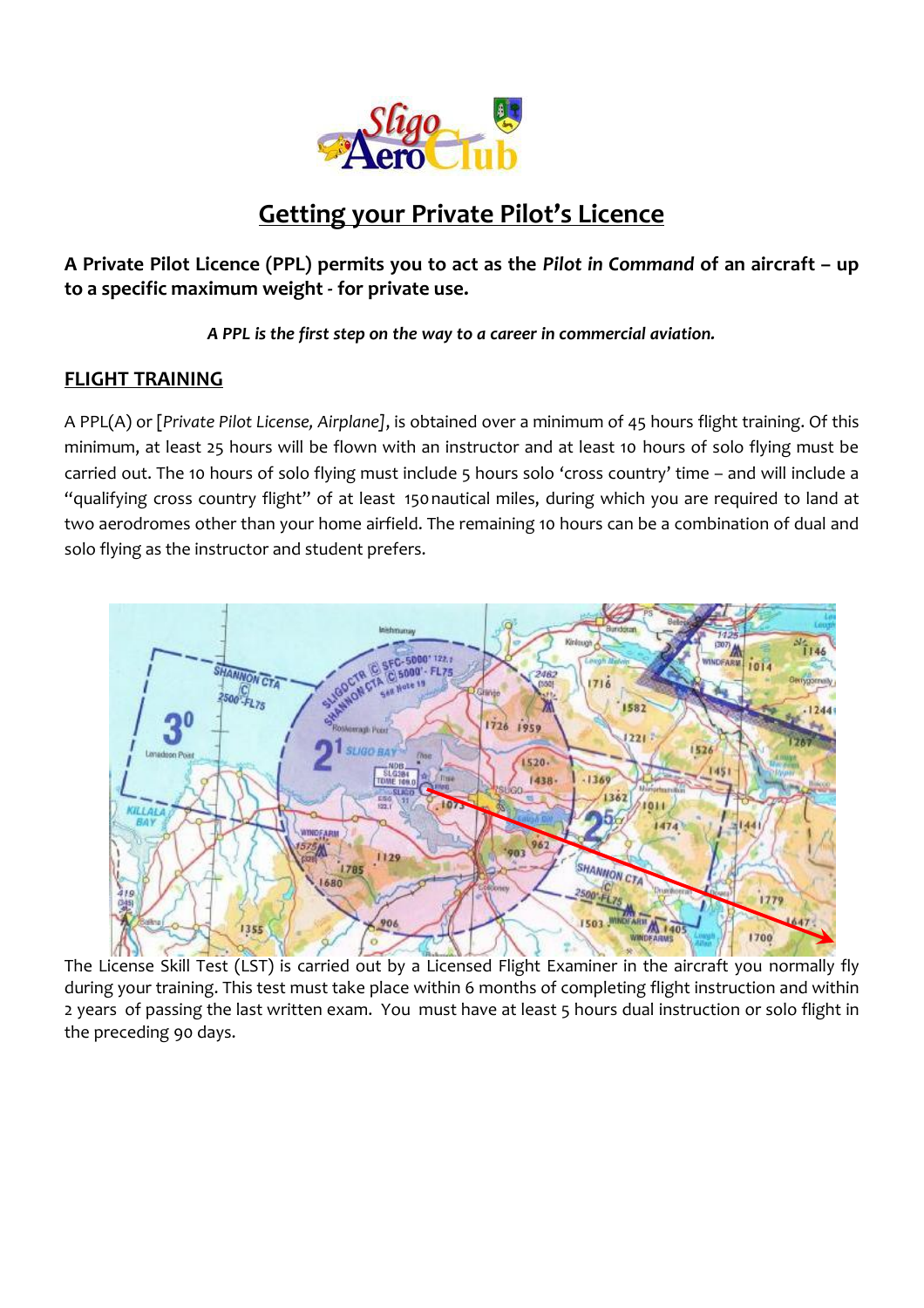### **GROUND TRAINING**

Ground training is provided by Sligo Aero Club alongside the flight training. Textbooks, CD's and some items need to be obtained. The topics are studied in the classroom, at home or (soon) online. There are nine written multiple choice question exams to be taken in these subject areas which must be passed (75% Pass) before applying for the License Skill Test (LST)

The examination subjects are as follows:

- Meteorology
- Air Law
- Aircraft General Knowledge
- Flight Planning and Performance
- Navigation and Operational Procedures
- Radio Navigation
- Communications
- Principles of Flight
- Human Performance and Limitations.

#### For further information on Theoretical Knowledge examinations click on the link below.

[https://www.iaa.ie/personnel-licensing/pilot-licences-\(eu-regulations\)/examination](https://www.iaa.ie/personnel-licensing/pilot-licences-(eu-regulations)/examination-dates---multiple-choice-questions-(mcq)/ppl-examinations)[dates---multiple-choice-questions-\(mcq\)/ppl-examinations](https://www.iaa.ie/personnel-licensing/pilot-licences-(eu-regulations)/examination-dates---multiple-choice-questions-(mcq)/ppl-examinations)



### **Medical Fitness and English Language Proficiency**

Before being sent solo, the student pilot must meet 3 basic criteria:

*i) Obtain a Class 2 Medical Certificate issued by an Authorised Medical Examiner*

If you have a Pilot Career in mind it is recommended that the necessary Class 1 MedicalCertificate be obtained early in the training programme.

*ii) Have English Language Proficiency (ELP) to the required standard.*

(Sligo Aero Club has an ELP Examiner on staff)

*iii) Demonstrate to the Chief Flying Instructor that you can fly the aircraft safely andcompetently on your own.*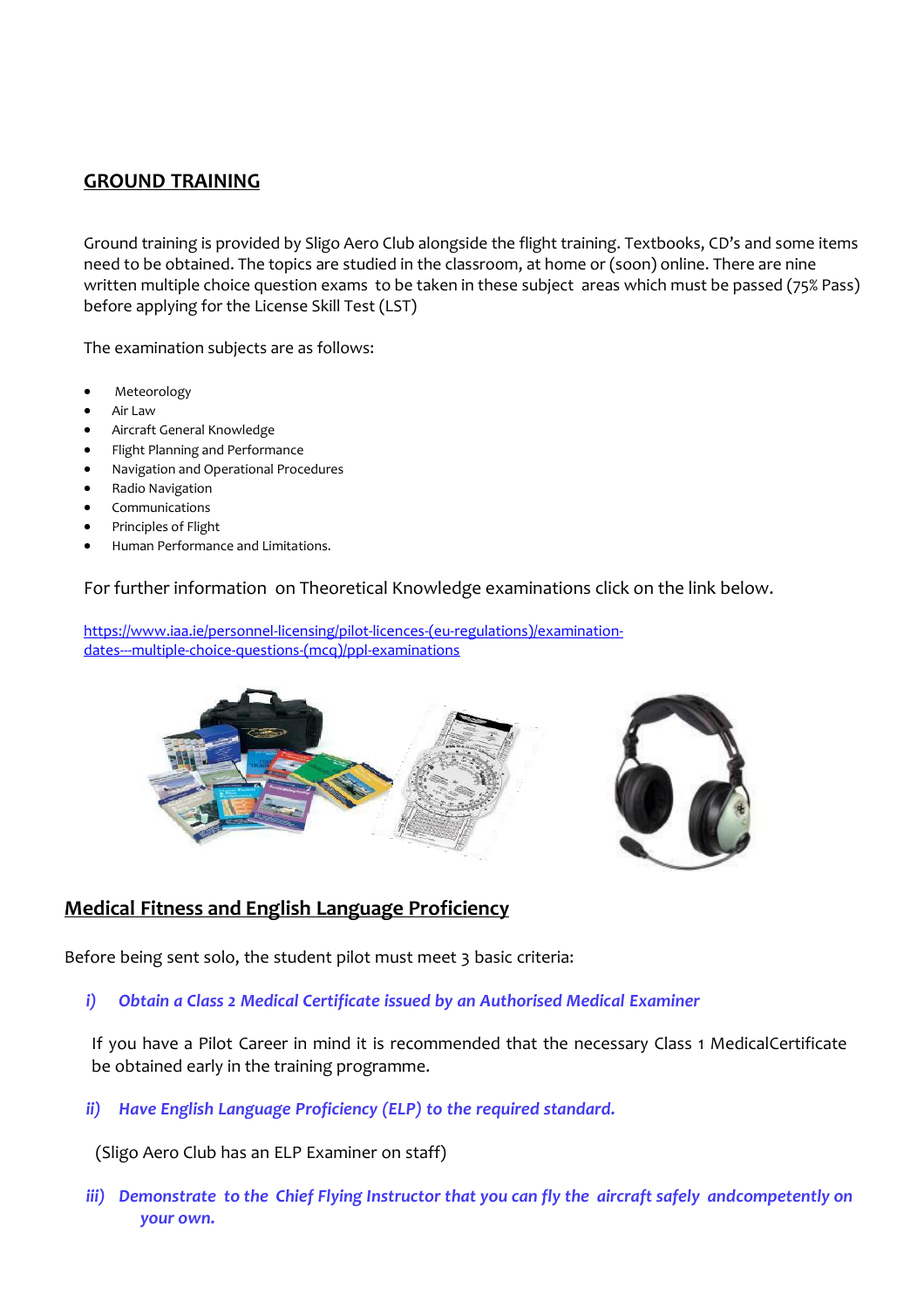## **How long does it take & How much does it cost (May 2022)**

Typically, training for your PPL(A) License is carried out over a period of about 12 to 15 months - depending on your ability, schedule and financial position. Most people will consider the cost as the most significant factor in obtaining their PPL. Although 45 hours is the minimum required before doing the PPL License Skills Test, students with varying abilities and time schedules can expect to have completed differing amounts of training before obtaining their license. Statistically, students flying regularly (for example once a week) will get their license quicker than those who fly irregularly and /or less frequently. A very general outline of the costs involved is given below:

- **Aircraft:** €200/Hr. for the Cessna 152 €225/Hr. for the Cessna 172. The Instructor cost is included.
- **Ground School** €200 for about 40 Hrs of Instructor Workshops & mock exams
- **Club Membership** €400 per year.
- **Materials/Equipment:** Initially you will need a log book to start logging flight time. As you progress, you will need text books and/or CD's, flight computer, protractor, ruler, kneeboard, aeronautical chart, etc. Many student pilots will also purchase a headset.
- **Licence Issue & Exam Fees** are regulated by the IAA.
- **Medical Fees** are agreed with the examining AME.

## **Course Requirements**

- A student must be at least 15 years old to log flight hours towards a license.
- A student must be at least 16 years old before the first solo flight.
- A student must have a valid Medical Certificate before the first solo flight.
- A student must have demonstrated English Language Proficiency before the first solo flight.
- A student must be at least 17 years old before a license will be granted.

A detailed syllabus and other requirements can be viewed at the EASA " Easy Access Rules for Aircrew" document at the link below.

**Note***: The information at the link below is a bit "daunting" to the unfamiliar reader . . but don't hesitate to give us a call if you need help or have any questions*